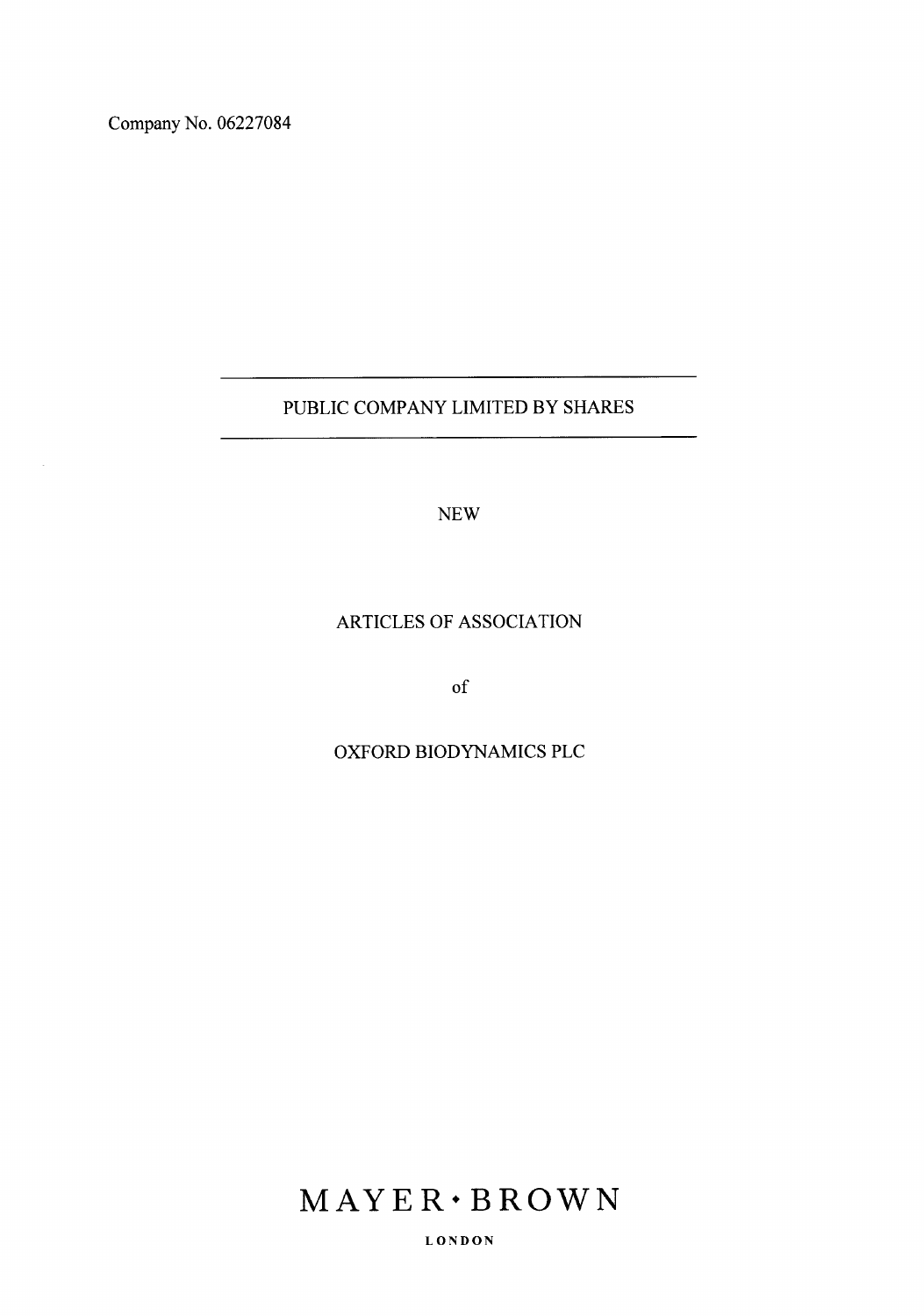# **CONTENTS**

# **Article** Page 2014 **Page 2014**

 $\overline{a}$ 

| 1.  |  |
|-----|--|
| 2.  |  |
| 3.  |  |
| 4.  |  |
| 5.  |  |
| 6.  |  |
| 7.  |  |
| 8.  |  |
| 9.  |  |
| 10. |  |
| 11. |  |
| 12. |  |
| 13. |  |
| 14. |  |
| 15. |  |
| 16. |  |
| 17. |  |
| 18. |  |
| 19. |  |
| 20. |  |
| 21. |  |
| 22. |  |
| 23. |  |
| 24. |  |
| 25. |  |
| 26. |  |
| 27. |  |
| 28. |  |
| 29. |  |
| 30. |  |
| 31. |  |
| 32. |  |
| 33. |  |
| 34. |  |
| 35. |  |
| 36. |  |
| 37. |  |
| 38. |  |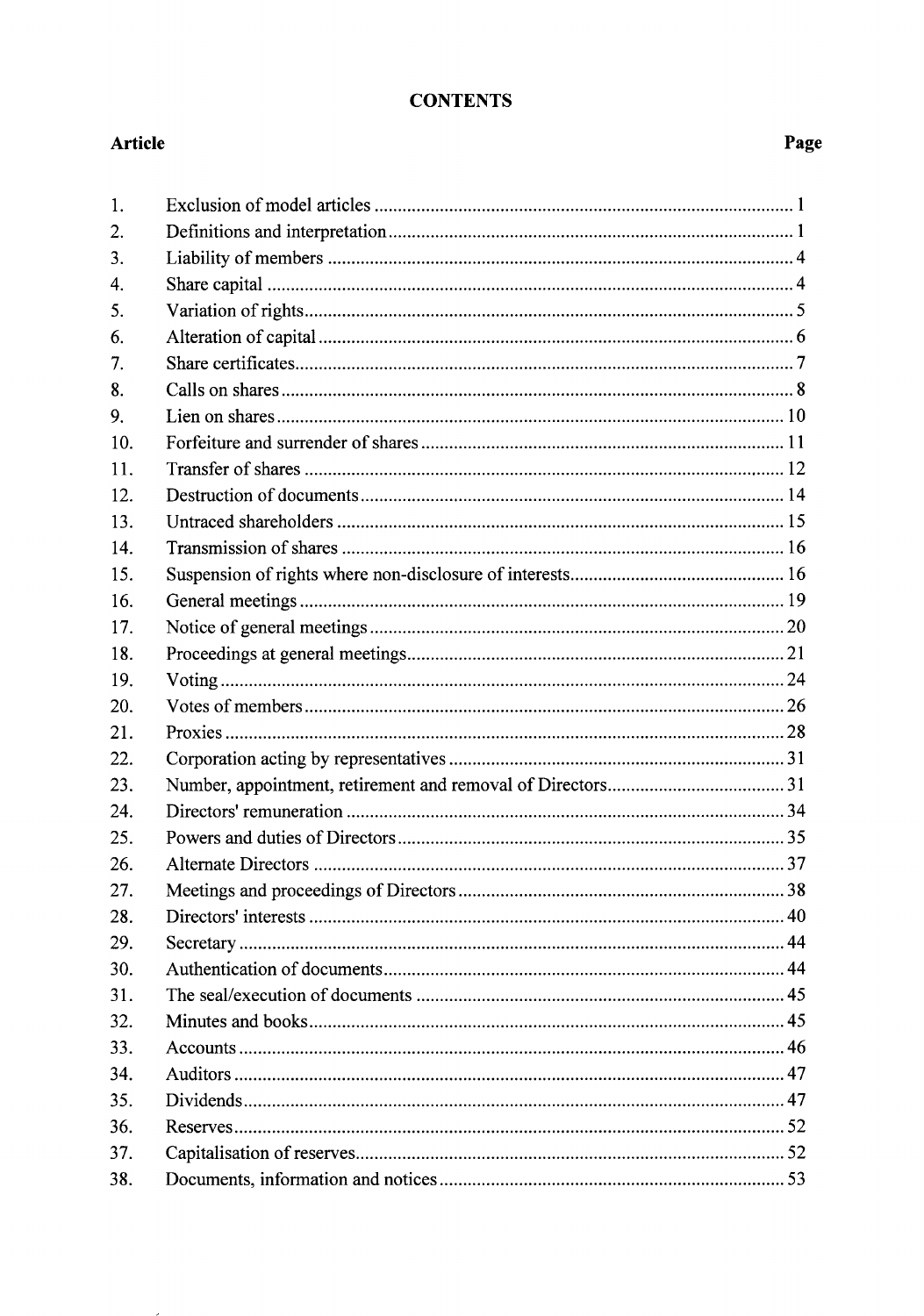# **CONTENTS**

# Article

# Page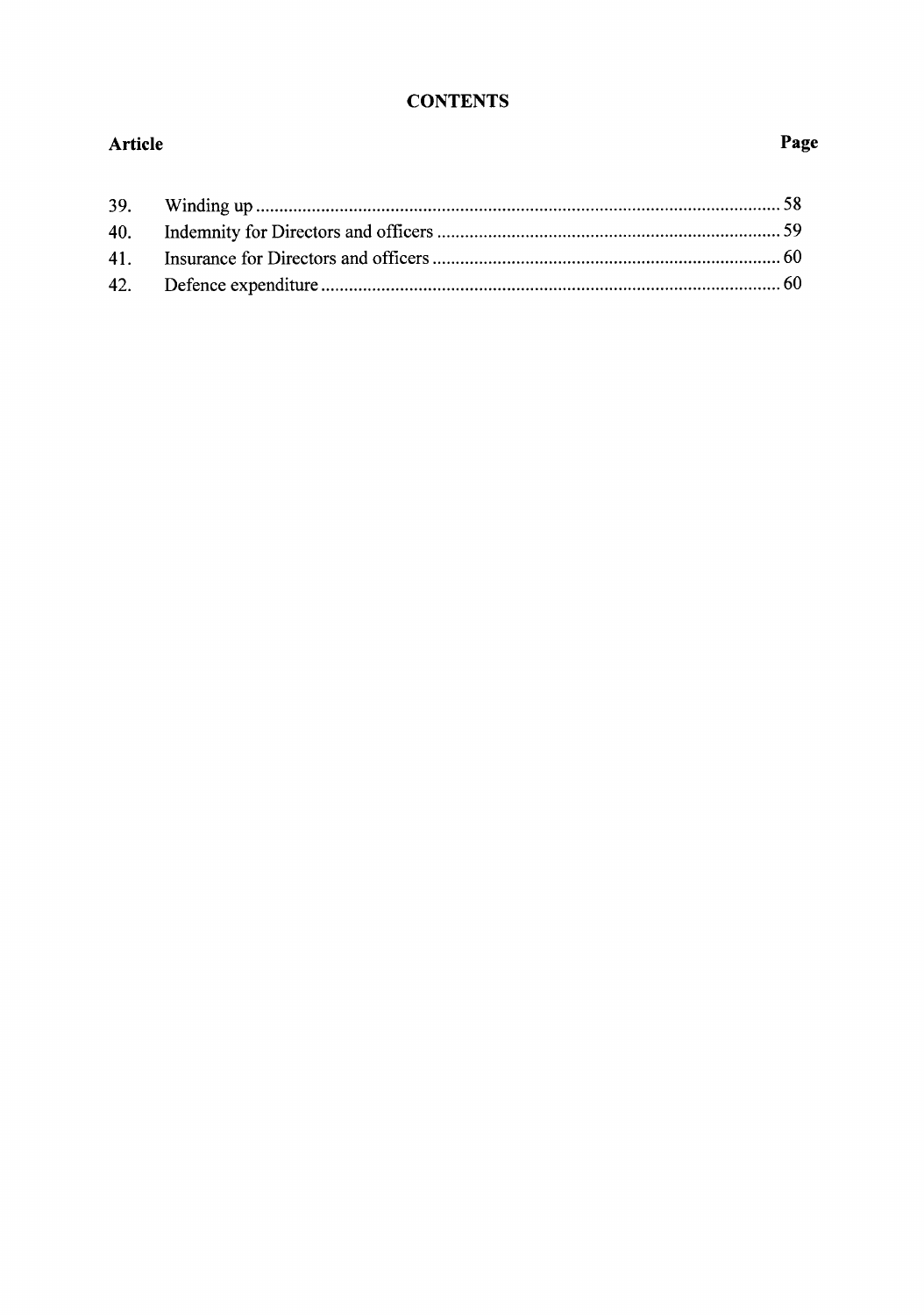This is the copy of the substituted articles of association referred to in the special resolution passed on [15] September 2016 as being signed by the chairman of the meeting for identification.

Chairman

# PUBLIC COMPANY LIMITED BY SHARES INCORPORATED UNDER THE COMPANIES ACT 2006

### **SUBSTITUTED**

### ARTICLES OF ASSOCIATION

### OF

### OXFORD BIODYNAMICS PLC

(Company No. 06227084)

(Adopted by special resolution passed on [15] September 2016 and effective on  $\lceil \bullet \rceil$  2016)

### 1. EXCLUSION OF MODEL ARTICLES

No articles set out in any statute or other instrument having statutory force apply to the Company and the following are the Company's articles of association.

### 2. DEFINITIONS AND INTERPRETATION

### 2.1 Definitions

In these Articles:

"address" in relation to a communication made by electronic means includes any number or address used for the purposes of that communication (including, without limitation, in the case of an Uncertificated Proxy Instruction (as defined in Article 21.10 (Meaning of "Uncertificated Proxy Instruction")) an identification number of a participant in the Relevant System concerned);

"AIM" the Alternative Investment Market of the London Stock Exchange;

"Articles" means these Articles of Association as from time to time altered;

"Board" means the board of Directors of the Company or the Directors present or deemed present at a duly convened meeting of the Directors at which a quorum is present;

"CA06" means the Companies Act 2006;

"certificated" means, in relation to any share or other security of the Company, that it is not held or to be held in uncertificated form;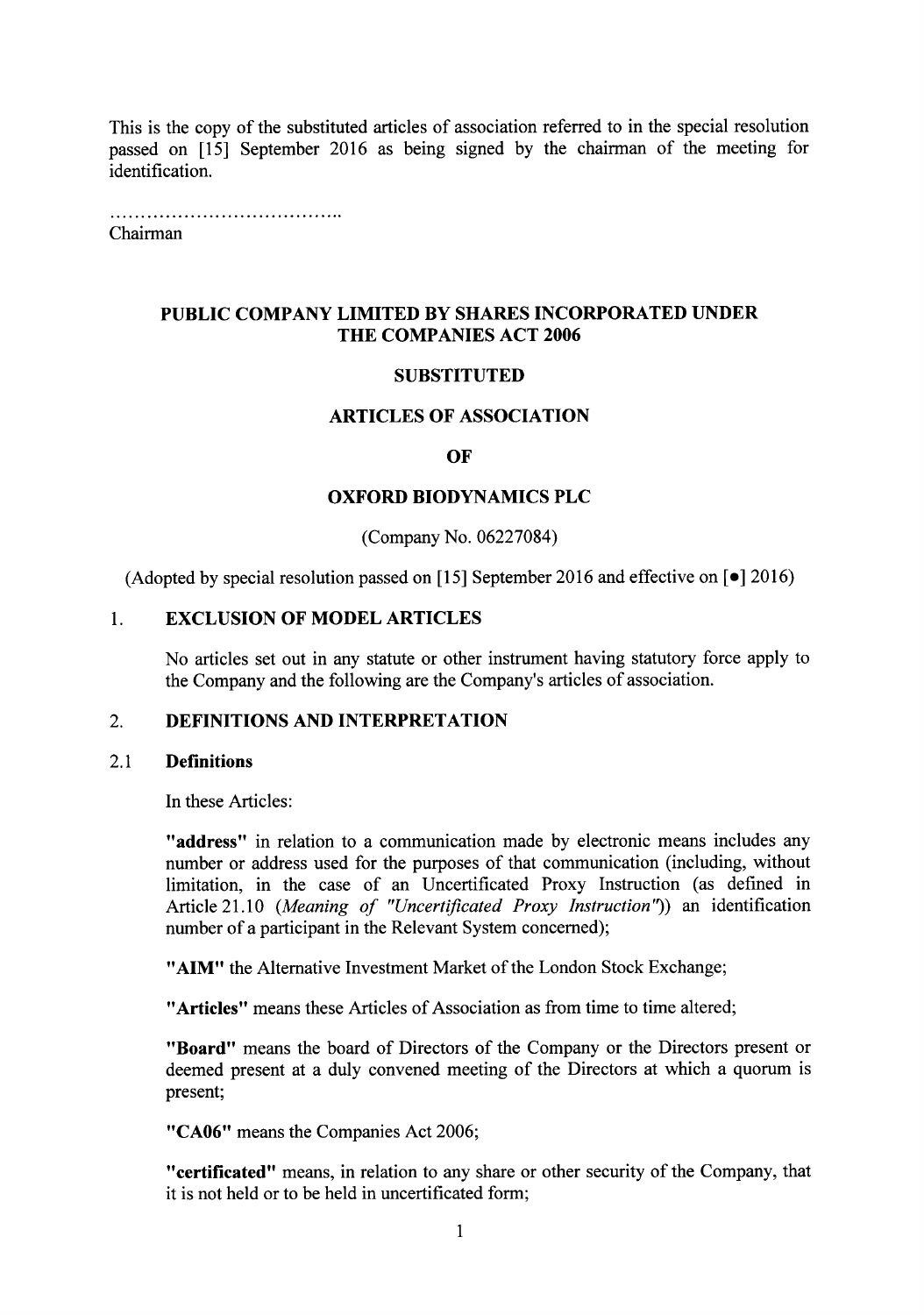"clear days" means in relation to a period of notice the period excluding the day on which the notice is given or deemed to have been given and the day for which it is given or on which it is to take effect;

"Director" means a director of the Company;

"electronic form" has the meaning given in the CA06;

"electronic means" has the meaning given in the CA06;

"executed" means any mode of execution;

"financial institution" means any financial institution as that expression is defined in s778 CA06:

"hard copy" has the meaning given in the CA06;

"holder" means in relation to shares the person entered in the Register and "shareholder" and "member" shall be construed accordingly;

"London Stock Exchange" means London Stock Exchange plc;

"month" means calendar month;

"Office" means the registered office of the Company for the time being;

"Official List" means the Official List of the UK Listing Authority;

"Ordinary Shares" means ordinary shares of £0.01 each in the Company;

"paid up" means paid or credited as paid-up;

**"record date"** has the meaning given in Article 35.14 (*Record dates*);

"Register" means, in relation to a certificated share or the holder of it, the register of members maintained by the Company and, in relation to an uncertificated share or the holder of it, the register of members of the Company maintained by the operator of the Relevant System through which title to that share is evidenced and transferred and "registered" shall be construed accordingly;

"Regulations" means the Uncertificated Securities Regulations 2001 as amended or replaced from time to time and any subordinate legislation or rules made under them for the time being in force;

"Relevant System" means any computer-based system, and procedures, permitted by the Regulations, which enable title to units of a security to be evidenced and transferred without a written instrument and which facilitate supplementary and incidental matters;

"Seal" means the common seal (if any) of the Company and the Securities Seal (if any) or either of them as the case may require;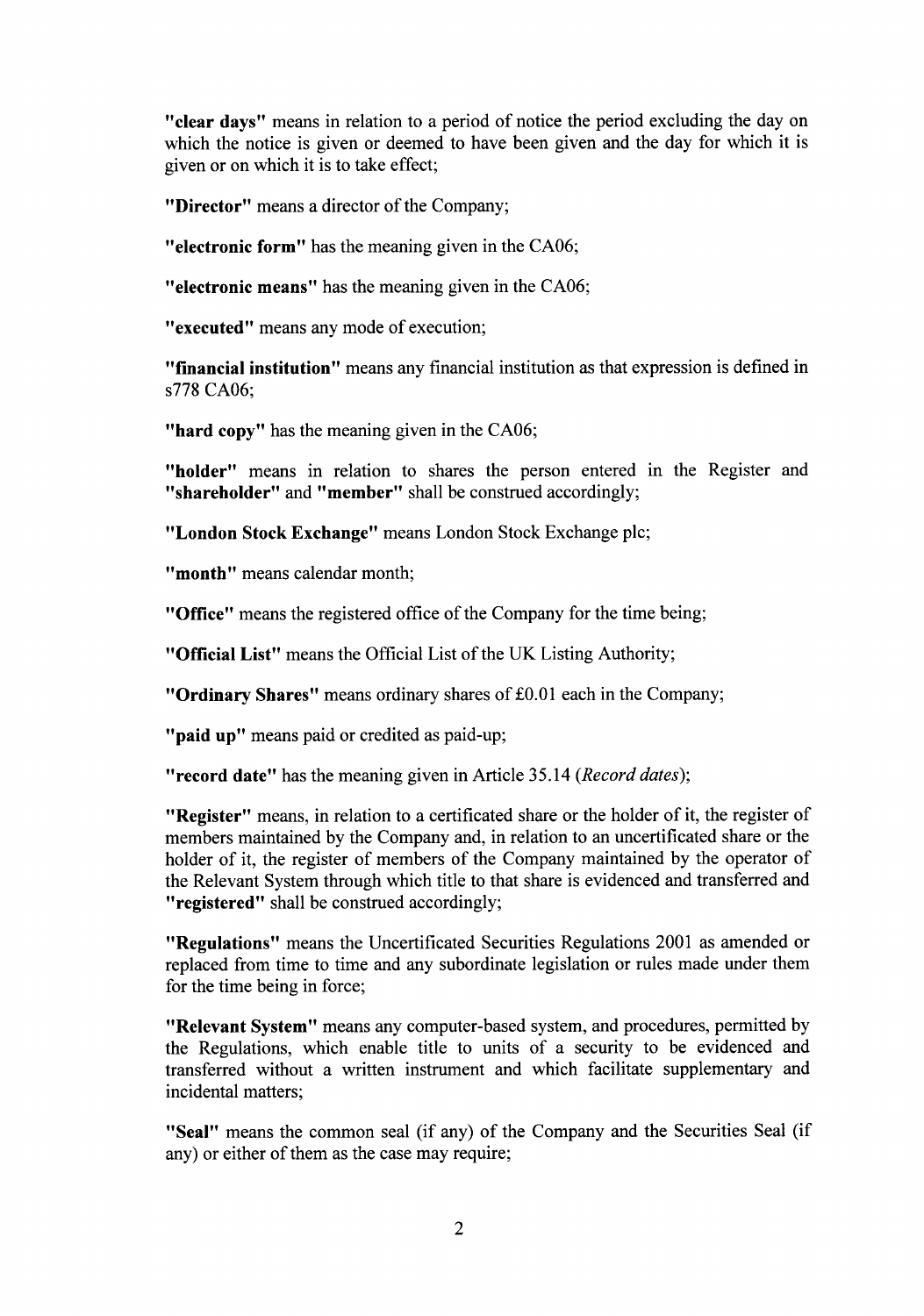"Secretary" means the Secretary of the Company or any other person appointed to perform the duties of the Secretary of the Company including (subject to the provisions of the Statutes) a joint, deputy or assistant Secretary;

"Securities Seal" means the official seal (if any) kept by the Company under the provisions of s50 CA06;

"Statutes" means the CA06 and every other statute (and any subordinate legislation, order or regulations made under any of them) concerning companies and affecting the Company (including, without limitation, the Regulations), in each case, as they are for the time being in force;

"Subsidiary" means a subsidiary and/or subsidiary undertaking of the Company as each of the terms are defined in the CA06;

"uncertificated" means in relation to any share or other security of the Company that title to it is evidenced and transferred or to be evidenced and transfened by means of a Relevant System;

"United Kingdom" means Great Britain and Northern lreland;

"working day" has the meaning given in the CA06;

"writing" includes handwriting, typewriting, printing, lithography, photocopying and other modes of representing or reproducing words in legible and non-transient form including, unless provided otherwise, by electronic means or in electronic form; and

"year" means calendar year.

#### 2.2 Meaning of references

In these Articles, unless the context otherwise requires, any reference to:

- (a) the masculine, feminine or neuter gender respectively includes the other genders and any reference to the singular includes the plural (and vice versa);
- (b) a person includes any individual, firm, company, corporation, government state or agency of state or any association, trust or partnership (whether or not having a separately legal personality); and
- (c) a statute or statutory provision includes any consolidation or re-enactment, modification or replacement of the same, any statute or statutory provision of which it is a consolidation, re-enactment, modification or replacement and any subordinate legislation in force under any of the same from time to time,

#### Headings and table of contents 2.3

In these Articles, the table of contents and headings are included for convenience only and shall not affect the interpretation or construction of these Articles.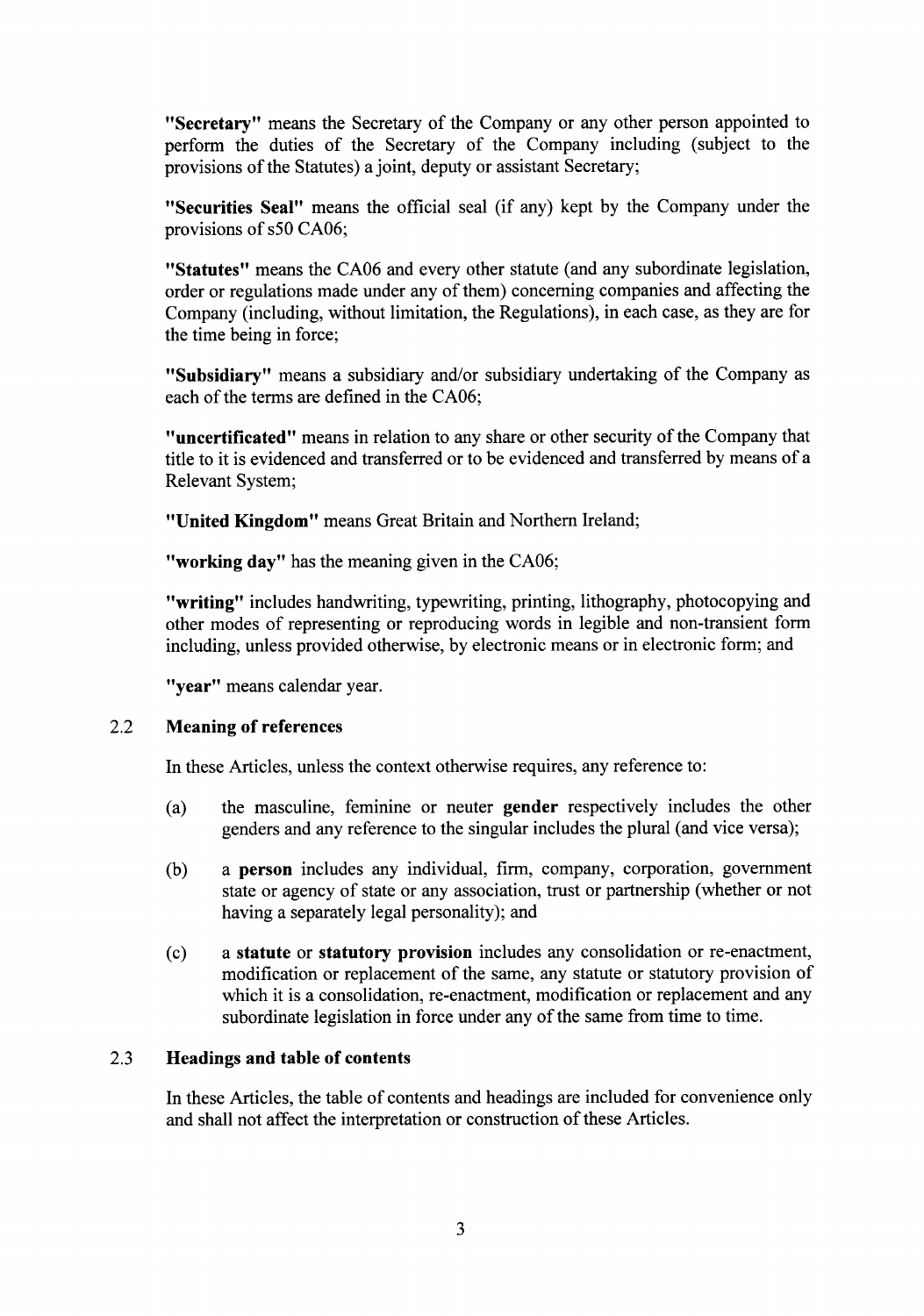#### 2.4 Definitions from the Statutes

Unless the context otherwise requires, any words and expressions defined in the Statutes and not defined in these Articles shall have the meanings given to them in the Statutes.

#### 2.5 Electronic signature

Where pursuant to any provision of these Articles any notice, appointment of proxy or other document which is in electronic form is required to be signed or executed by or on behalf of any person, that signature or execution includes the affixation by or on behalf of that person of an electronic signature (as defined in s7(2) Electronic Communications Act 2000) in such form as the Directors may approve.

#### 3. LIABILITY OF MEMBERS

The liability of the members is limited to the amount, if any, unpaid on the shares held by them.

#### 4. SHARE CAPITAL

#### 4.1 Rights attached to shares

Subject to the provisions of the Statutes and without prejudice to any rights for the time being conferred on the holders of any class of shares (which rights shall not be varied or abrogated except with any consent or sanction as is required by Article <sup>5</sup>  $(Variation of rights)$ ), any share in the Company may be issued with such preferred, defened or other rights, or such restrictions, whether in regard to dividend, return of capital, voting or otherwise, as the Company may from time to time by ordinary resolution determine (or failing any such determination as the Directors may determine).

#### 4.2 Redeemable shares

The Company may issue shares which are to be redeemed, or are liable to be redeemed at the option of the Company or the holder. The directors may decide the terms, conditions and manner of redemption of any of those shares and must do so before the shares are allotted.

#### 4.3 Shares

Subject to the provisions of these Articles and of the Statutes, and to any direction given by the Company in general meeting, the Directors may allot, grant options over, or otherwise dispose of shares to such persons (including the Directors themselves) at such times and on such terms as the Directors may think proper.

#### 4.4 Payment of commission

The Company may exercise the powers of paying commissions conferred by the Statutes to the full extent permitted by the Statutes. Subject to the provisions of the Statutes any such commission may be satisfied by the payment of cash or by the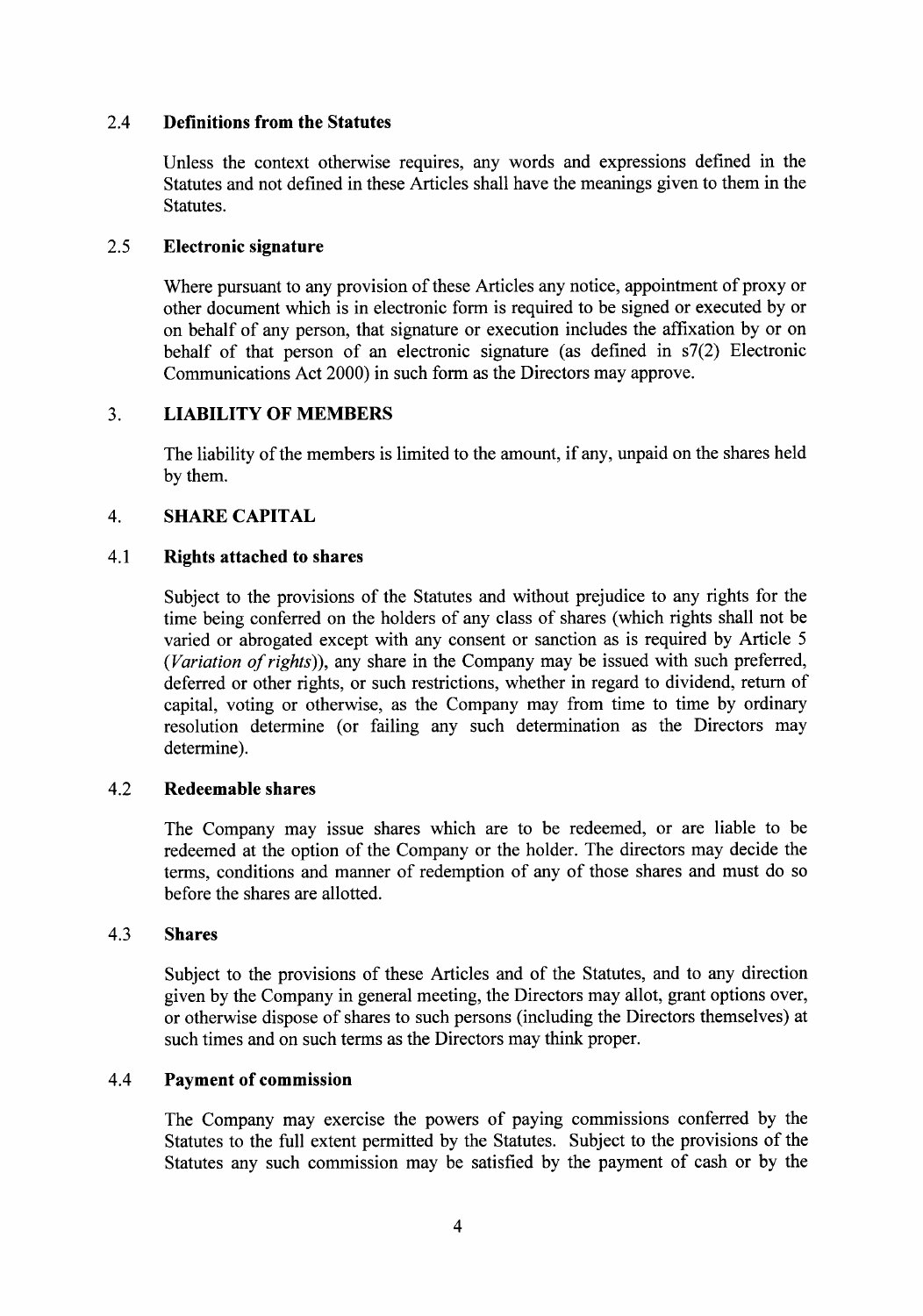allotment of fully or partly paid shares or partly in one way and partly in the other. The Company may also on any issue of shares pay such brokerage as may be lawful.

#### 4.5 Trusts not recognised

Except as required by law, no person may be recognised by the Company as holding any share upon any trust, and the Company is not bound by or compelled in any way to recognise even when having express notice of it any equitable, contingent, future or partial interest in any share, or any interest in any fractional part of a share, or (except only as otherwise provided by these Articles or by law) any other right in respect of any share, except an absolute right to the entirety in the holder.

#### Renunciation 4.6

The Directors may at any time after the allotment of any share but before any person has been entered in the Register as the holder recognise a renunciation of such allotment by the allottee in favour of some other person and may accord to any allottee of a share a right to effect such renunciation upon and subject to such terms and conditions as the Directors may think fit to impose.

#### VARIATION OF RIGHTS 5.

#### Variation of rights 5.1

Whenever the capital of the Company is divided into different classes of shares, the rights or privileges attached to any class may (unless otherwise provided by the terms of issue of the shares of that class) be varied or abrogated, either whilst the Company is a going concern or during or in contemplation of a winding-up, either with the consent in writing of the holders of three-fourths in nominal value of the issued shares of the class (excluding any shares of that class held as treasury shares), or with the sanction of a special resolution passed at a separate general meeting of such holders (but not otherwise). All the provisions of these Articles relating to general meetings shall, mutatis mutandis, apply to every such separate general meeting, except that:

- (a) the necessary quorum shall be two persons present holding at least one-third in nominal value of the issued shares of the class excluding any shares of that class held as treasury shares (but so that if at any adjourned meeting a quorum as defined above is not present, one person present holding shares of the class in question shall be a quorum) provided that where a person is present by proxy or proxies, he is treated as holding only the shares in respect of those proxies which are authorised to exercise voting rights;
- (b) any holder of shares of the class present in person or by proxy may demand <sup>a</sup> poll; and
- (c) every such holder shall, on a poll, have one vote for every share of the class held by him.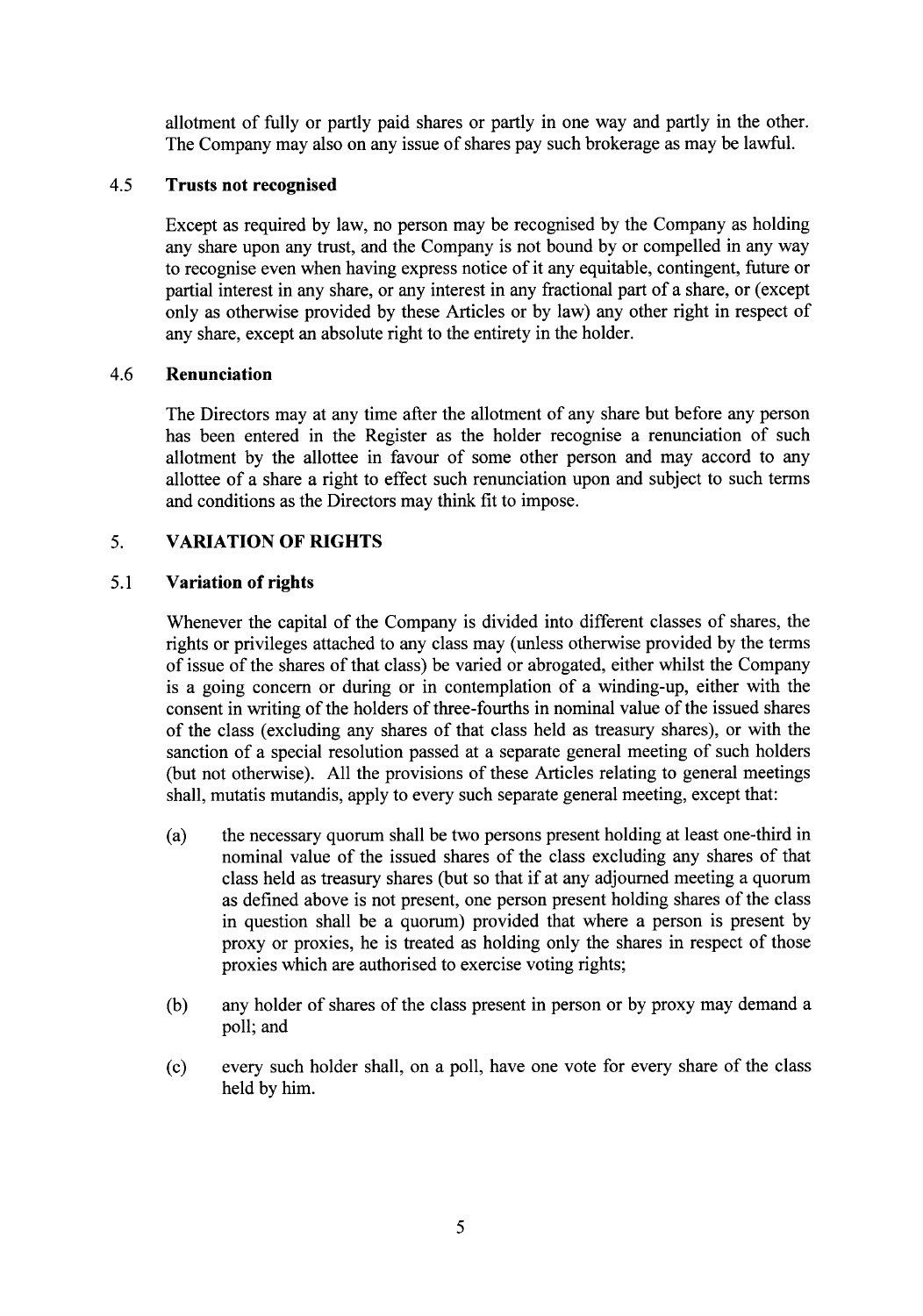# 5.2 Pari passu issues and purchase of own shares

Unless otherwise expressly provided by these Articles or by the rights conferred upon the holders of any class of shares those rights are not deemed to be varied by:

- (a) the creation or issue of further shares ranking as regards participation in the profits or assets of the Company in some or all respects pari passu with the first-mentioned shares but in no respect in priority; or
- (b) the purchase by the Company of any of its own shares.

#### ALTERATION OF CAPITAL 6.

#### Sub-division 6.1

Any resolution authorising the Company to sub-divide its shares or any of them may determine that, as between the shares resulting from the sub-division, any of them may have any preference or advantage or by subject to any restriction as compared with the others.

#### Fractions arising upon consolidation or sub-division 6.2

Subject to any direction by the Company in general meeting, whenever as the result of any consolidation or sub-division of shares any members of the Company are entitled to fractions of a share. the Directors mav:

- (a) deal with such fractions as they think fit and in particular (but without prejudice to the foregoing) may sell the shares representing the fractions to any person (including, subject to the Statutes, the Company) for the best price reasonably obtainable and distribute the net proceeds of sale to and among the members entitled to such shares in due proportions. For the purpose of giving effect to any such sale the Directors may nominate some person to execute a transfer or deliver the shares sold to or in accordance with the directions of the purchaser and may cause the name of the purchaser or such person as he may direct to be entered in the Register as the holder of the shares comprised in any such transfer and he shall not be bound to see to the application of the purchase money nor shall his title to the shares be affected by any irregularity or invalidity in the proceedings in reference to the sale; or
- subject to the Statutes issue to each such holder credited as fully paid up by way of capitalisation the minimum number of shares required to round up his holding to a whole number (such issue being deemed to have been effected immediately prior to consolidation) and the amount required to pay up such shares shall be appropriated at their discretion from any of the sums standing to the credit of any of the Company's reserve accounts (including share premium account and capital redemption reserve) or to the credit of the profit and loss account (or income statement) and capitalised by applying the same in paying up such shares. (b)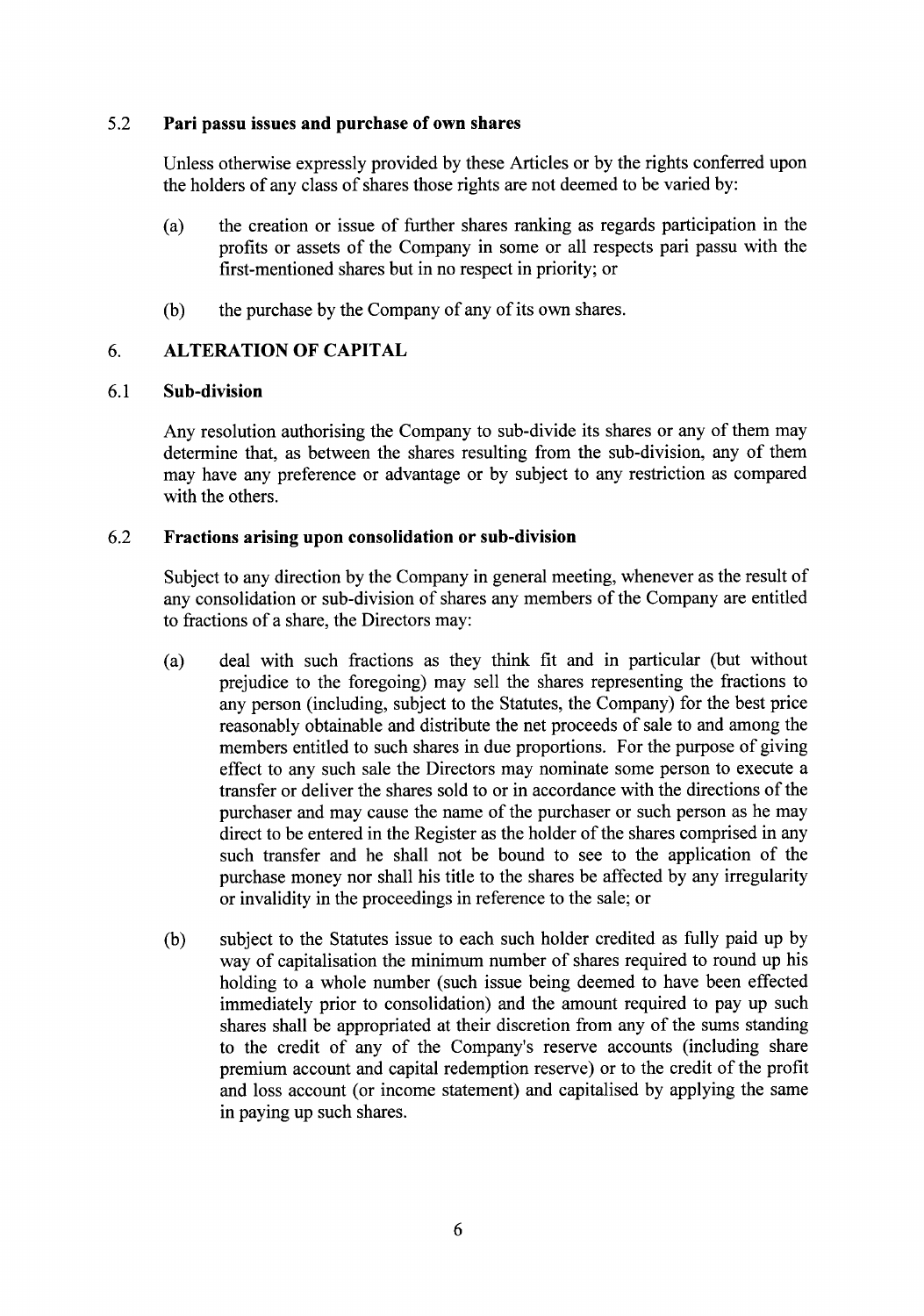#### 7. SHARE CERTIFICATES

#### 7.1 Rights to a share certificate

- (a) Every person whose name is entered as a member in the Register (other than a financial institution in respect of whom the Company is not required by law to complete and have ready for delivery a certificate) is (except where the Directors have passed a resolution pursuant to Article 7.5) entitled, except as provided by the Statutes, without payment to receive one certificate for all the shares of each class held by him or, upon payment of such reasonable out-ofpocket expenses for every certificate after the first as the Directors shall from time to time determine, to several certificates each for one or more of his shares.
- (b) Every certificate must be issued within two months (or such longer period as the terms of issue shall provide) after allotment or within fourteen days after lodgement with the Company of the transfer of the shares provided that this is not a transfer which the Company is for any reason entitled to refuse to register and does not register.
- (c) Where some only of the shares comprised in a share certificate are transferred the old certificate must be cancelled and a new certificate for the balance of such shares issued in lieu without charge.
- (d) Any two or more certificates representing shares of any one class held by any member may at his request be cancelled and a single new certificate for such shares issued in lieu without charge.
- (e) If any member surrenders for cancellation a share certificate representing shares held by him and request the Company to issue in lieu two or more share certificates representing such shares in such proportions as he may specify, the Directors may, if they think fit, comply with such request.

#### Execution and signing of certificates 7.2

Every certificate must be issued under the Seal (or under a Securities Seal or, in the case of shares on a branch register, under an offrcial seal for use in the relevant territory) or, subject to the provisions of the Statutes, in such other manner as the Directors may resolve. Each share certificate must specify the number and class of the shares to which it relates and the amount paid up on them. Whether or not certificates are issued under the Seal, the Directors may by resolution decide that any signatures on any certificates need not be autographic but may be affixed by some method or system of mechanic or electronic signature or that certificates need not be signed by any person.

#### Joint holders 7.3

(a) Neither the Company nor the operator of any Relevant System shall be bound to register more than four persons as the joint holders of any share or shares (except in the case of executors or trustees of a deceased member).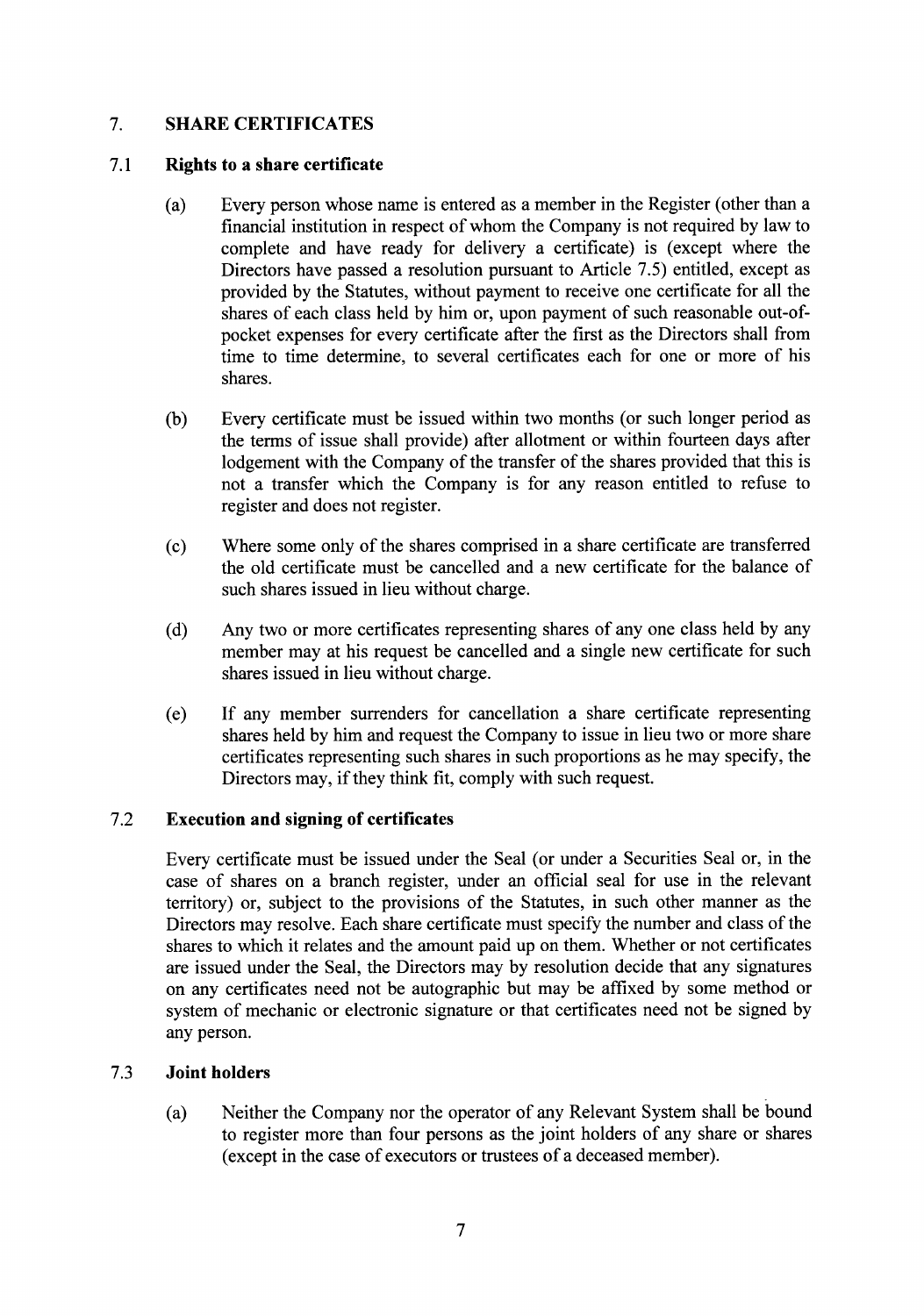- (b) The Company shall not be bound to issue more than one certificate for shares held jointly by several persons and delivery of a certificate to any one of joint holders shall be sufficient delivery to all of them.
- (c) In the case of shares held jointly by several persons any request for <sup>a</sup> replacement certificate may be made by any one of the joint holders.

#### 7.4 Replacement share certificates

If a share certificate or any other document of title is worn out, defaced, lost, stolen or destroyed, it must be renewed free of charge on such terms (if any) as to evidence and indemnity with or without security as the Directors require. In the case of loss, theft or destruction the person to whom the new certificate is issued must pay to the Company any exceptional out-of-pocket expenses incidental to the investigation of evidence of loss or destruction and the preparation of the requisite form of indemnity and in the case of defacement or wearing out he must deliver up the old certificate to the Office.

#### Uncertificated securities 7.5

- (a) Nothing in these Articles requires title to any shares or other securities of the Company to be evidenced by a certificate if the Statutes, the London Stock Exchange and (if applicable) the UK Listing Authority permit otherwise.
- (b) Subject to the Statutes, the rules of the London Stock Exchange and (if applicable) the rules of the UK Listing Authority, the Directors without further consultation with the holders of any shares or securities of the Company may resolve that any class or classes of shares or other securities of the Company from time to time in issue or to be issued may be in uncertificated form and no provision of these Articles will apply to any uncertificated shares or other securities of the Company to the extent they are inconsistent with the holding of such shares or other securities in uncertificated form or the transfer of title to any such shares or other securities by means of a Relevant System.
- (c) To the extent that any provision of these Articles is inconsistent in any respect with the terms of the Regulations in relation to any uncertificated shares or other uncertificated securities of the Company, that provision shall not apply to those shares or securities and instead the Regulations shall apply.

#### CALLS ON SHARES 8.

#### Calls 8.1

Subject to the terms of issue of the shares and to the provisions of these Articles, the Directors may from time to time make calls upon the members in respect of any moneys unpaid on their shares (whether on account of the nominal value of the shares or by way of premium).

#### Timing of call 8.2

A call shall be deemed to have been made when the resolution of the Directors authorising the call was passed, and may be required to be made payable by instalments.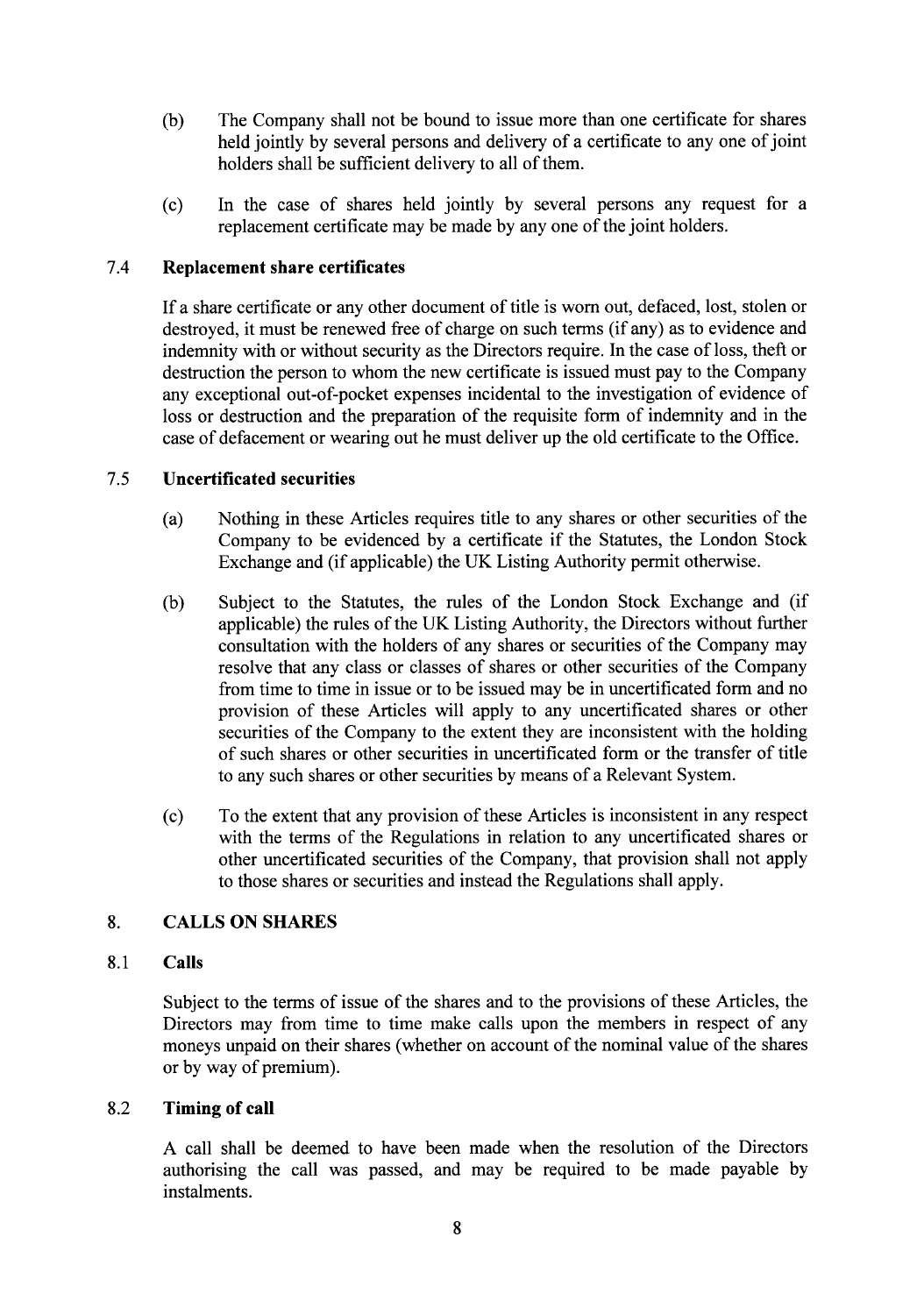#### 8.3 Payment upon calls

Each member shall (subject to receiving at least 14 clear days' notice specifying the time and place of payment) pay to the Company, at the time or times and place of payment so specified the amount called on his shares. A call may be revoked or postponed in whole or in part as the Directors may determine.

#### 8.4 Liability of joint holders

The joint holders of a share shall be jointly and severally liable to pay all calls in respect of such share.

#### 8.5 Interest due on non-payment

If a sum called in respect of a share is not paid before or on the day appointed for payment, the person from whom the sum is due shall pay interest on such sum from the day fixed for payment of such sum to the time of actual payment at the rate specified by the terms of issue of the share or, if no rate is specified, at an appropriate rate or at such rate as the Directors may determine not exceeding 15 per cent. per annum together with all expenses that may have been incurred by the Company by reason of such non-payment but the Directors shall be at liberty in any case or cases to waive payment of such interest and expenses wholly or in part.

#### 8.6 Sums due on allotment treated as calls

Any sum (whether on account of the nominal value of the share or by way of premium) which by the terms of issue of a share becomes payable on allotment or at any fixed date shall for the purposes of these Articles be deemed to be a call duly made and payable on the date on which, by the terms of issue, the same becomes payable. In case of non-payment all the relevant provisions of these Articles as to payment of interest and expenses, forfeiture or otherwise and all other relevant provisions of these Articles shall apply as if such sum had become payable by virtue of a call duly made and notified.

#### 8.7 Payment of calls in advance

The Directors may, if they think fit, receive from any member willing to advance the same, all or any part of the moneys uncalled and unpaid on any shares held by him. The Company may pay interest upon the money so received, or as much of it as exceeds for the time being the amount called up on the shares in respect of which such advance has been made, at such rates as the member paying such sum and the Directors agree not exceeding 15 per cent. per annum in addition to the dividend payable on such part of the share in respect of which such advance has been made as is actually called up. No dividend shall be payable on so much of the moneys paid up on a share as exceeds the amount for the time being called up on a share. The Directors may at any time repay the amount so advanced on giving to such member not less than three months' notice in writing of their intention to do so, unless before the expiration of such notice the amount so advanced shall have been called up on the share in respect of which it was advanced.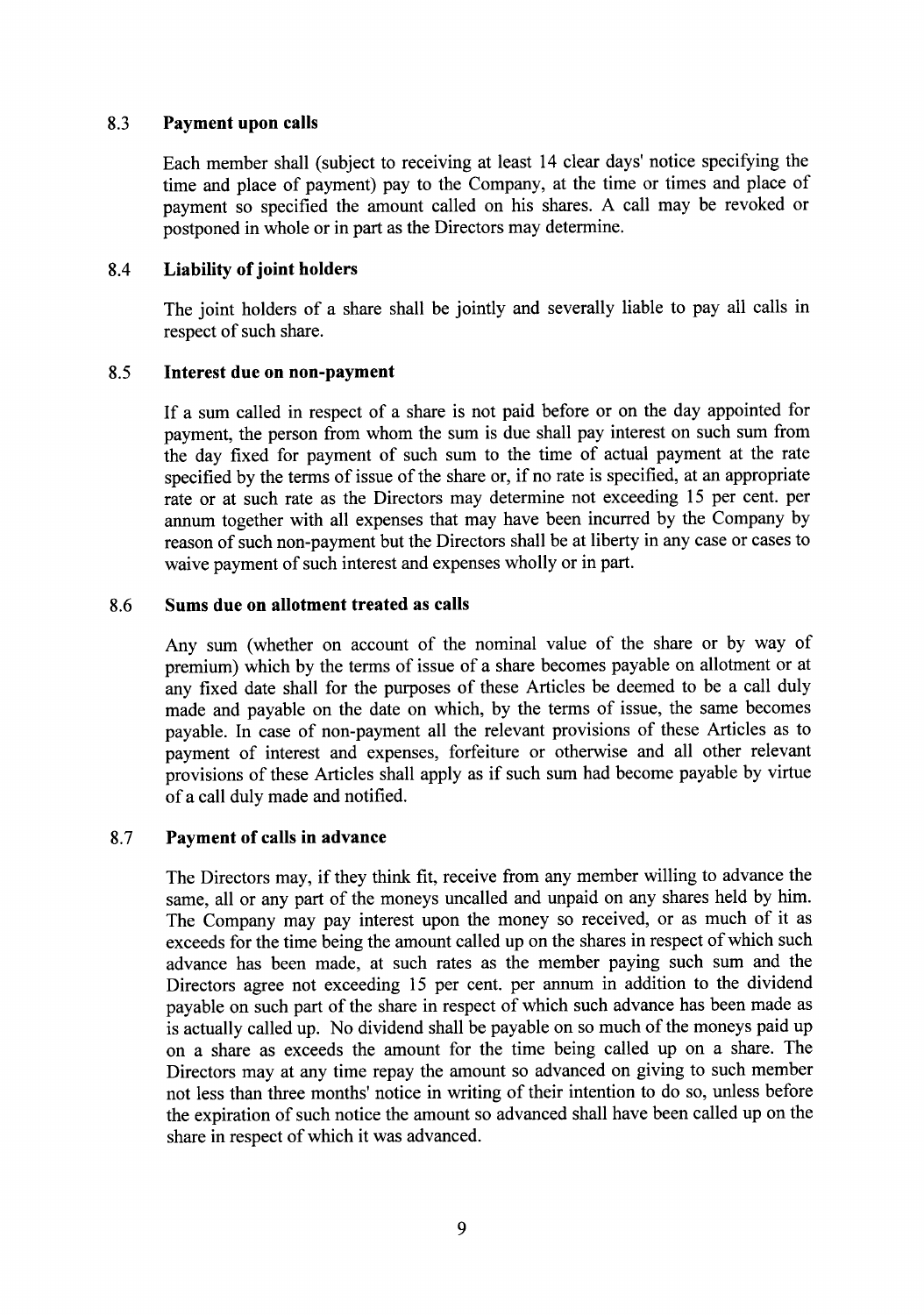#### 8.8 Power to differentiate on calls

The Directors may on the allotment of shares differentiate between the holders as to the amount of calls to be paid and the time of payment of such calls.

#### 8.9 Delegation of power to make calls

If any uncalled capital of the Company is included in or charged by any mortgage or other security, the Directors may delegate to the person in whose favour such mortgage or security is executed, or to any other person in trust for him, the power to make calls on the members in respect of such uncalled capital, and to sue in the name of the Company or otherwise for the recovery of moneys becoming due in respect of calls so made and to give valid receipts for such moneys, and the power so delegated shall subsist during the continuance of the mortgage or security, despite any change of Directors, and shall be assignable if expressed so to be.

#### 9. LIEN ON SHARES

#### 9.1 Company's lien on shares not fully paid

The Company shall have a first and paramount lien on any of its shares which are not fully paid in the circumstances and to the extent permitted by the Statutes for all amounts (whether presently payable or not) called or payable in respect of that share; but the Directors may waive any lien which has arisen and may at any time declare any share to be wholly or in part exempt from the provisions of this Article. The Company's lien (if any) on a share shall further extend to all dividends and interest payable on such share.

#### 9.2 Enforcing lien by sale

The Company may sell, in such manner as the Directors think fit, any shares on which the Company has a lien, but no sale shall be made unless some sum in respect of which the lien exists is due and payable, nor until a notice in writing, stating and demanding payment of the sum presently payable, and giving notice of the intention to sell in default, shall have been given to the holder for the time being of the share, or to the person entitled to the share by reason of his death or bankruptcy and default in payment shall have been made by him or them for seven clear days after the notice.

#### 9.3 Giving effect to a sale

To give effect to any permitted sale of any shares on which the Company has a lien the Directors may authorise a person to execute a transfer of the shares sold to, or in accordance with the directions of, the purchaser. Subject to payment of any stamp or other duty due the purchaser shall be entered in the Register as the holder of the shares comprised in any such transfer, and he shall not be bound to see to the application of the purchase money, nor shall his title to the shares be affected by any irregularity or invalidity in the proceedings in reference to the sale.

#### Application of proceeds of sale 9.4

The net proceeds of a permitted sale of shares in which the Company has a lien shall be received by the Company and, after payment of the costs of such sale, be applied in